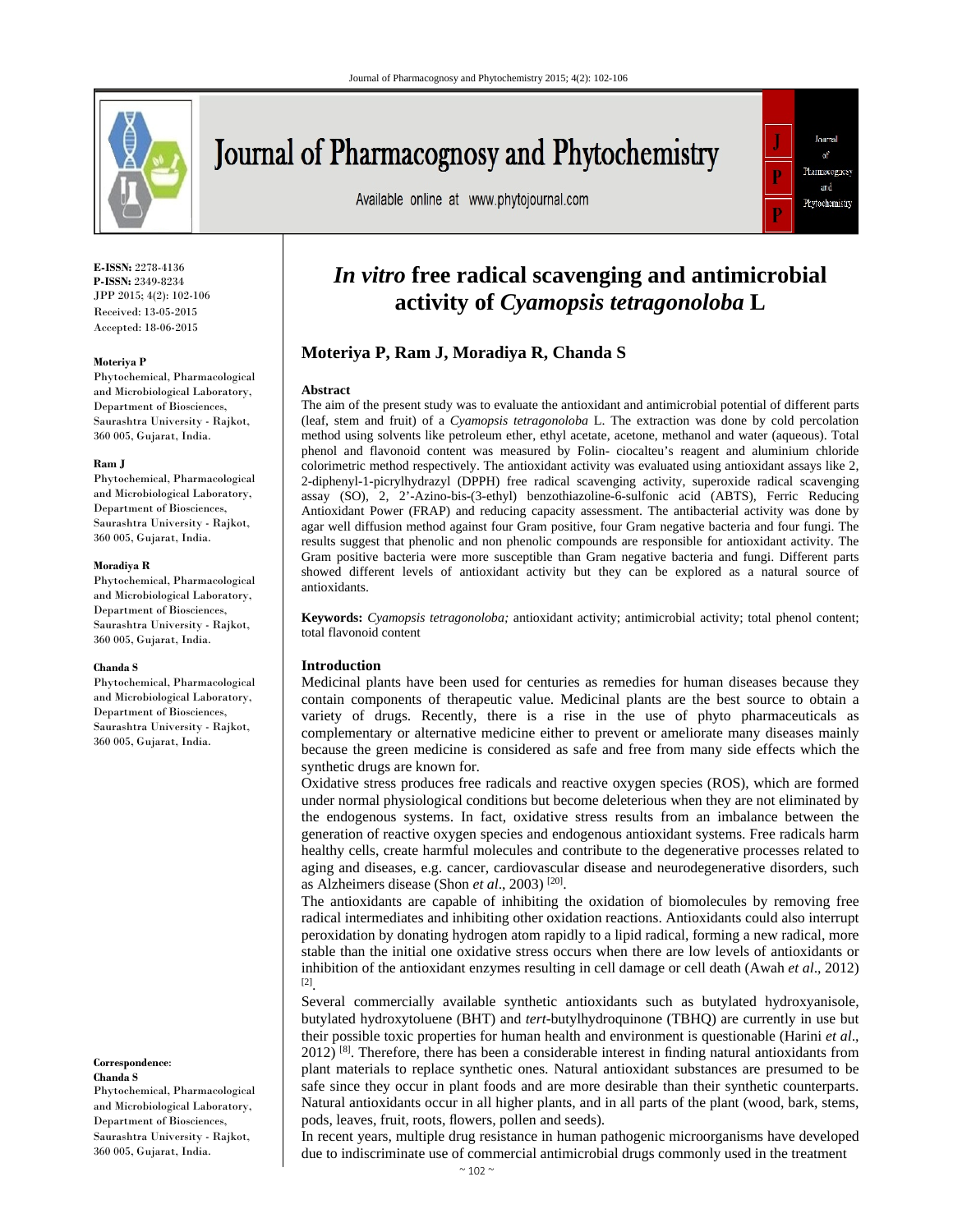of infectious diseases. This situation forced scientists for searching new antimicrobial substances from various sources, like medicinal plants, which are the good sources of novel antimicrobial chemotherapeutic agents. The problem of microbial resistance is growing and the outlook for the use of antimicrobial drugs in the future is still uncertain. Therefore, actions must be taken to reduce this problem, for example, to control the use of antibiotic and develop research to better understand the genetic mechanisms of resistance and to continue studies to develop new drugs, either synthetic or natural. The ultimate goal is to offer appropriate and efficient antimicrobial drugs to the patient. The use of plant extracts and phytochemicals, both with known antimicrobial properties, can be of great significance in therapeutic treatments.

*Cyamopsis tetragonoloba* L. is an herbaceous plant belonging to the family Fabaceae. *C. tetragonoloba* is rich in proteins, carbohydrates and the lack of toxins. It contains high amount of iron, minerals like sodium, potassium, calcium, magnesium, nickel, copper, cobalt and vitamins. It contains carotenoids like lutein, beta- carotene, violaxanthin and neoxanthin and flavonoids like quercetin, kaemferol, catechins, epicatechins and procyanidins (Laura *et al*., 2010) [11].

Guar beans have a large endosperm which contains galactomannan gum which forms a gel in water. Guar gum, a natural gum, is an edible thickening agent extracted from the guar bean, which is widely used in food and industrial applications. It is mainly used as a natural thickener, emulsifier, stabilizer, bonding agent, hydrocolloid, gelling agent, soil stabilizer, natural fibre, flocculants and fracturing agent. It is used as a laxative. It is also used for treating diarrhea, irritable bowel syndrome (IBS), obesity and diabetes, for reducing cholesterol and for preventing atherosclerosis.

In the present work, an attempt has been made to evaluate the antioxidant and antimicrobial properties of different parts (leaves, stem and fruit) of *C. tetragonoloba*.

# **Material and methods**

# **Plant Collection**

The plant *Cyamopsis tetragonoloba* L. was collected in August, 2014 from Morbi district, Gujarat, India. Different parts of the plant like leaf, stem and fruit were separated and then thoroughly washed with tap water and dried under shade. The dried parts were homogenized to fine powder and stored in air tight bottles which were later used for solvent extraction.

#### **Extraction**

The dry powder of leaf, stem and fruit of *C. tetragonoloba* was extracted individually by cold percolation method (Parekh and Chanda, 2007) [18] using different organic solvents like petroleum ether (PE), ethyl acetate (EA), acetone (AC), methanol (ME) and water (AQ).

### **Determination of total phenol (TPC) and flavonoid content (TFC)**

The amount of total phenol and flavonoid content was determined by Folin-ciocalteu's reagent method (Mc Donald *et al.,* 2001) [14] and aluminium chloride colorimetric method (Chang *et al.,* 2002) respectively. The procedure followed is as described earlier (Kaneria *et al*., 2012) [10].

#### **Antioxidants assays**

The antioxidant activity of the different solvent extracts was evaluated by four different *in vitro* antioxidant assays like DPPH free radical scavenging activity, superoxide anion

radical scavenging activity, ABTS cation free radical scavenging activity and Ferric reducing antioxidant power. The procedure followed is as described earlier (Kaneria *et al*., 2012) [10].

#### **Antimicrobial activity**

Antimicrobial activity was done by Agar well diffusion method (Perez *et al.,* 1990; Parekh and Chanda, 2007) [19, 18] against Gram positive bacteria, Gram negative bacteria and fungal strains. The procedure followed is as described earlier (Chanda *et al*., 2013) [4].

#### **Microorganisms tested**

The microorganisms were obtained from National Chemical Laboratory, Pune, India. The Gram-positive bacteria studied were *Bacillus cereus* (BC) ATCC11778*, Bacillus subtilis* (BS) ATCC6633 *Staphylococcus aureus* (SA) ATCC29737, and *Corynebacterium rubrum* (CR) ATCC14898. The Gram negative bacteria were *Escherichia coli* (EC) NCIM2931, *Pseudomonas aeruginosa* (PA) ATCC27S53, *Salmonella typhimurium* (ST) ATCC23564 and *Klebsiella pneumonia* (KP) NCIM2719. The fungal strains were *Candida albicans* (CA) ATCC209l, *Cryptococcus neoformans* (CN) NCIM3542, *Candida glabrata* (CG) NCIM3448 and *Candida epicola* (CN) NCIMB367.

#### **Statistical analysis**

Each sample was analyzed individually in triplicate and the results are expressed as the mean value  $(n = 3) \pm$  Standard Error of the Mean (S.E.M.).

# **Results and Discussion**

#### **Extraction yield**

The extractive yield of different solvent extracts is given in Fig. 1. Among the three parts, maximum extractive yield was in leaf followed by fruit and stem respectively. In all the three parts, maximum extractive yield was in AQ extract followed by ME extract. In all the other three solvent extracts (PE, EA and AC) the extractive yield was very very less. The yield is different in different solvent extracts of different parts. This is very well reported because different parts or plants contain different phytoconstituents in different amounts and extraction yield depends on the polarity of the solvents and the nature of the constituents present in the part under investigation (Dash *et al*., 2005, Padalia *et al*., 2014) [7]. It is also apparent that higher or lower yield does not indicate it's antioxidant capacity or phenolic content.

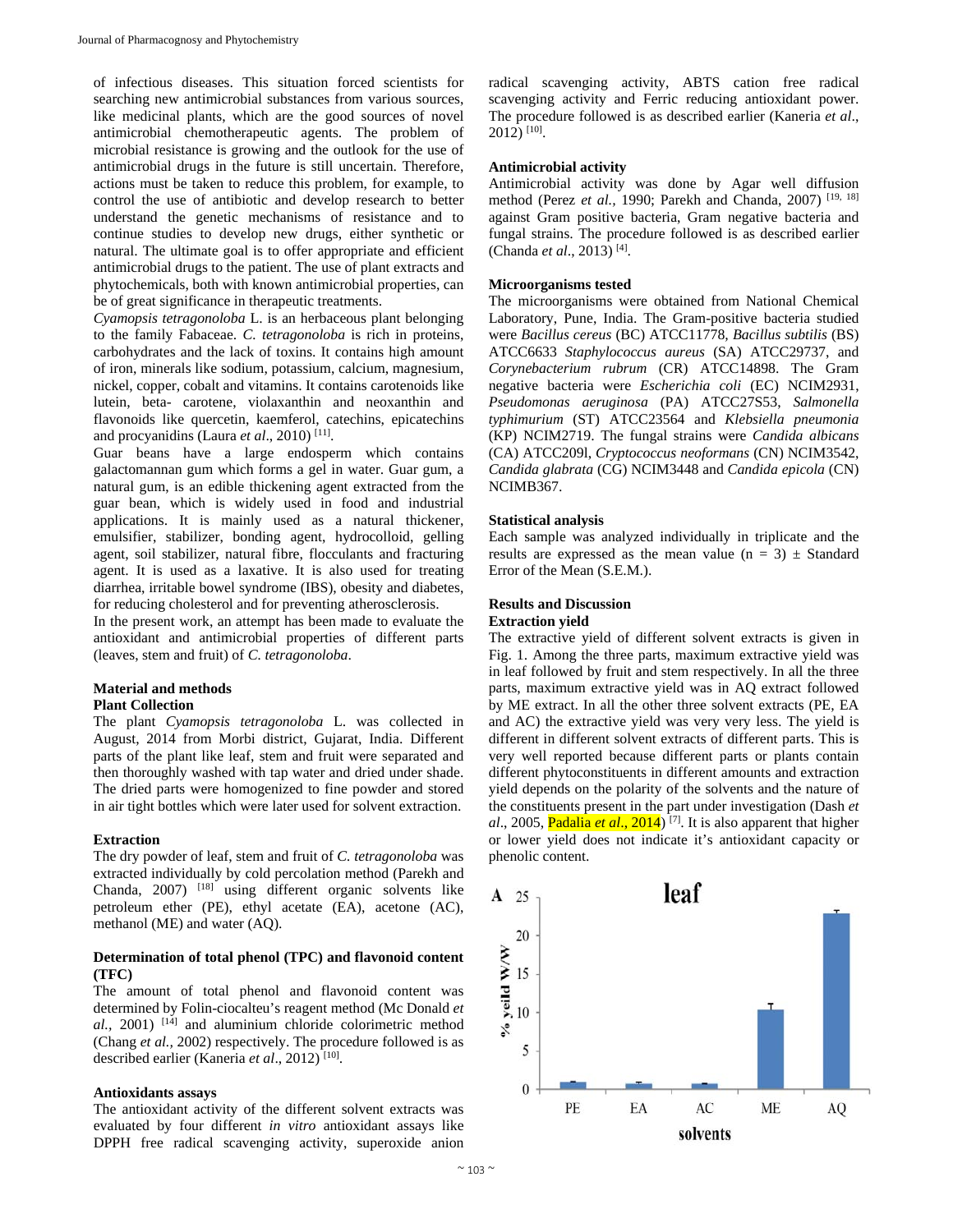

**Fig 1:** The extractive yield of different solvents extracts of *C. tetragonoloba* leaf (A), stem (B) and fruit (C)

### **Total Phenol Content (TPC) and total flavonoid content (TFC)**

Plant polyphenols have several specific biological actions in preventing and or treating diseases. Flavonoids are ubiquitous polyphenolic metabolites in plants that have diverse beneficial biochemical and antioxidant effects (Dajas et al., 2005)<sup>[6]</sup>. They have many health benefits mainly because of their antioxidant properties.

The TPC of different solvents extracts is given in Fig.2. Among the three parts, maximum TPC was in ME extract of leaf. In leaf, maximum TPC was in ME extract followed by AQ extract. In stem, maximum TPC was in AC extract followed by ME and AQ extracts. In fruit, maximum extractive yield was in ME extract followed by AQ extract. Thus it appears that methanol is a better solvent than other solvents for extracting phenolic compounds from different parts of the plant due to its polarity and good solubility for phenolic compounds. Similar results were reported by Kallel *et al*., (2014) [9], Moteriya *et al.*, (2014) [15] and Ammar *et al*.,  $(2015)$ <sup>[1]</sup>.

The TFC of different solvents extracts is given in Fig.2. In all the three parts, maximum TFC was in EA extract; maximum was in fruit. Among polar solvent AC and ME extracts, TFC was more in AC extract than in ME extract in all the three parts; maximum content was in AC extract of fruit. TFC was absent in leaf and stem AQ extracts; except AQ extract of fruit in which slight amount of TFC was present. In all the three parts EA extracts had maximum TFC. Moteriya *et al*., (2015) [16, 17] also reported maximum TFC in EA extracts of some flowers.



**Fig 2:** Total phenol content (TPC) and total flavonoid content (TFC) of different solvent extracts of *C. tetragonoloba* leaf (A), stem (B) and fruit (C)

#### **DPPH radical scavenging activity**

DPPH radical is one of the routinely used antioxidant assay. This method is widely accepted because it is independent of sample polarity extracts and is effective while screening many samples (Magalhaes et al., 2008)<sup>[12]</sup>. The IC<sub>50</sub> values of DPPH radical cation scavenging activity is given in Table 1. Amongst all the three parts, leaf ME extract had lowest  $IC_{50}$  value (350)  $\mu$ g/ml) followed by fruit AQ extract (600  $\mu$ g/ml). In stem EA and AC extracts had almost same  $IC_{50}$  values followed by EA leaf extract (Table 1). Amongst the three parts, leaf ME extract showed good DPPH radical scavenging activity. It showed a direct correlation with TPC as also reported by Babbar *et al.*,  $(2014)$ <sup>[3]</sup>.

#### **Super oxide anion scavenging assay**

Super oxide anion radical scavenging activity of all the solvent extracts of the three parts is given Table 1. Out of 12 extracts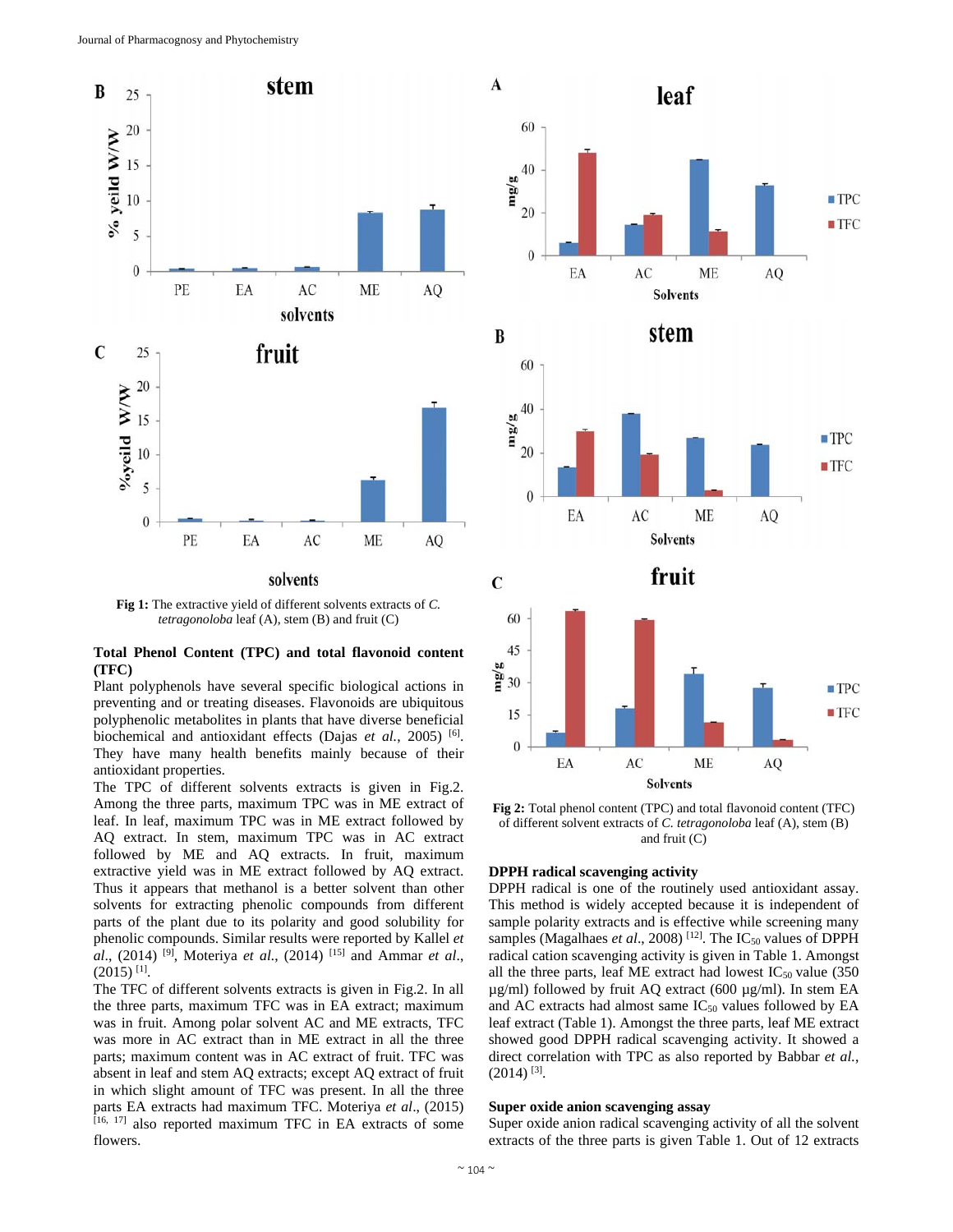only 4 extracts i.e. AQ extracts of all the three parts and AC extract of leaf showed super oxide anion radical scavenging activity. The best activity was shown by AC extract of leaf. There was no correlation between TPC and this antioxidant activity in any part or any solvent extract. This is in contrast to DPPH activity indicating that it is not necessary that all the antioxidant assays show similar correlation with TPC because the mechanism of action is different in different assays.

#### **The ABTS radical cation scavenging activity**

ABTS radical cation scavenging activity is most popular spectrophotometric methods for determination of the antioxidant capacity of medicinal plant extracts. The ABTS radical cation scavenging activity is given in Table 1.

Among three parts, EA and AC extracts showed good ABTS activity. The AC extract of stem (59 µg/ml) showed lowest IC50 value and AC extract had maximum TPC i.e. it showed a direct correlation with TPC. The leaf and stem AQ extracts showed poor ABTS activity similar to that of DPPH activity. In both the antioxidant assays, only fruit AQ extract showed some scavenging activity. When DPPH and ABTS antioxidant

activity of all the solvent extracts of the three parts is compared, a direct correlation between DPPH and ABTS was envisaged.

#### **Ferric reducing antioxidant power (FRAP)**

The FRAP assay measure the change in absorbance at 593 nm due to the formation of a blue colored complex of ferrous ion  $(fe^{2+})$  and TPTZ. Prior to this a colorless ferric ion  $(fe^{3+})$  gets oxidized to ferrous ion (fe<sup>2+</sup>) by the action of electron donating antioxidants.

The FRAP of different solvent extracts is given in Table 1. Among the three parts, maximum FRAP activity was in leaf. In leaf, ME extract had maximum FRAP activity followed by AQ extracts. In stem, maximum FRAP activity was in AC extract followed by ME extract. In fruit, maximum FRAP activity was in AQ extract followed by ME extract. There was a direct correlation between TPC and FRAP activity in all the solvent extracts in all the three parts (leaf, stem and root) except fruit. Mak *et al.*, (2013) <sup>[13]</sup> and Yang *et al.*, (2015) <sup>[21]</sup> also reported a positive correlation between antioxidant activity and total phenol content.

**Table 1:** Antioxidant activity of different parts [leaf (A), stem (B) and fruit (C)] of *C. tetragonoloba*

| No. | <b>Solvents</b> |       | <b>DPPH IC<sub>50</sub></b> value ( $\mu$ g ml <sup>-1</sup> ) |       |       | SO $IC_{50}$ value ( $\mu$ g ml <sup>-1</sup> ) |       |       | ABTS IC <sub>50</sub> value ( $\mu$ g ml <sup>-1</sup> ) |       | <b>FRAP</b> activity $(M/g)$ |                                    |     |
|-----|-----------------|-------|----------------------------------------------------------------|-------|-------|-------------------------------------------------|-------|-------|----------------------------------------------------------|-------|------------------------------|------------------------------------|-----|
|     |                 |       |                                                                |       | A     | в                                               |       | A     | B                                                        |       |                              | C<br>В<br>2.3<br>1.7<br>3.9<br>1.8 |     |
|     | EA              | 840   | 615                                                            | >1000 | >1000 | >1000                                           | >1000 | 318   | 75                                                       | 552   | 3.4                          |                                    |     |
|     | AC              | >1000 | 637                                                            | >1000 | 320   | >1000                                           | >1000 | 476   | 59                                                       | 472   | 3.8                          |                                    |     |
|     | МE              | 350   | >1000                                                          | >1000 | >1000 | >1000                                           | >1000 | 690   | 380                                                      | >1000 | 4.9                          | 3.1                                | 2.4 |
| 4   | AO.             | >1000 | >1000                                                          | 600   | 424   | 472                                             | 336   | >1000 | >1000                                                    | 356   | 4.4                          | 2.9                                | 3.1 |

Different parts showed different levels in different radical scavenging activity. Irrespective of the part and the activity, the polar solvent extracts showed good scavenging capacity. The difference in antioxidant activity of different parts may be because of the different levels of phytoconstituents present in them. However, it can be stated all the parts possess some antioxidant properties which can be exploited for use as natural source of antioxidants.

#### **Antimicrobial activity**

The antimicrobial activity of different solvent extracts is given in Table 2-4. Different solvent extracts of different parts showed different levels of inhibition. All solvent extracts of all

four parts showed very poor antimicrobial activity against tested microbes. In Gram positive bacteria, *C. rubrum* and *S. aureus* were most susceptible bacteria. It was inhibited by all the solvent extracts of all the three parts. All solvent extracts showed very poor antibacterial activity against *B. cereus* and *B. subtilis*. In Gram negative bacteria, *E. coli* was inhibited by some solvent extracts of leaf. *P. aeruginosa, K. pnemoniae* and *S. typhimurium* were highly resistant to all the other solvent extracts. In fungi, some of the extracts of stem and fruit showed antifungal activity against *C. albicans* and *C. neoformans. C. epicola* and *C. glabrata* were highly resistant to all the solvent extracts of all the three parts.

**Table 2:** Antimicrobial activity of *C. tetragonoloba* leaf

| No. |                 |     |           | Gram positive bacteria |           |      |                          | Gram negative bacteria |                          | Fungi |             |           |    |  |  |
|-----|-----------------|-----|-----------|------------------------|-----------|------|--------------------------|------------------------|--------------------------|-------|-------------|-----------|----|--|--|
|     | <b>Solvents</b> | ВC  | <b>BS</b> | CR                     | <b>SA</b> | EC   | PA                       | KP                     | <b>ST</b>                | CA    | $_{\rm CG}$ | <b>CN</b> | CE |  |  |
|     | PE              | 8.5 | 8.5       | 10                     | 10        | 11.5 |                          | -                      |                          |       |             |           |    |  |  |
| ∼   | EA              | Q   | 8.5       | 10                     | 12.5      | 10.5 |                          | -                      | $\overline{\phantom{m}}$ | -     |             | -         |    |  |  |
|     | AC              | 10  | 8.5       | 10                     | 10.5      |      | $\overline{\phantom{m}}$ |                        | $\overline{\phantom{m}}$ |       |             | 11        |    |  |  |
|     | МE              | 8.5 | 8.5       | 11                     | 10.5      |      | 10                       |                        | $\overline{\phantom{a}}$ |       |             |           |    |  |  |
|     |                 |     |           |                        |           |      |                          |                        |                          |       |             |           |    |  |  |

|  |  | <b>Table 3:</b> Antimicrobial activity of C. tetragonoloba stem |
|--|--|-----------------------------------------------------------------|
|  |  |                                                                 |

| No. | <b>Solvents</b> |      |     | Gram positive bacteria |           |                          |                          | Gram negative bacteria |                          | Fungi |                                                        |    |  |  |  |
|-----|-----------------|------|-----|------------------------|-----------|--------------------------|--------------------------|------------------------|--------------------------|-------|--------------------------------------------------------|----|--|--|--|
|     |                 | BC   | BS  | CR                     | <b>SA</b> | EС                       | PA                       | KP                     | <b>ST</b>                | CА    | CN<br>CG<br>13<br>12<br>10<br>$\overline{\phantom{a}}$ | CЕ |  |  |  |
|     | PE              | 8.5  | 8.5 | 12                     | 9.5       | 10.5                     | $\overline{\phantom{a}}$ |                        | $\overline{\phantom{a}}$ |       |                                                        |    |  |  |  |
| ∠   | EA              | 10.5 | 8.5 | 11.5                   |           | $\overline{\phantom{0}}$ |                          |                        |                          | 10    |                                                        |    |  |  |  |
|     | AC              | 10.5 | 8.5 | 11.5                   | 10        |                          |                          |                        | $\overline{\phantom{a}}$ |       |                                                        |    |  |  |  |
| 4   | <b>ME</b>       | 8.5  | -   |                        | 10.5      | -                        |                          |                        | $\overline{\phantom{a}}$ |       |                                                        |    |  |  |  |
|     | AC              |      |     | 11.5                   | 10.5      |                          |                          |                        |                          |       |                                                        |    |  |  |  |